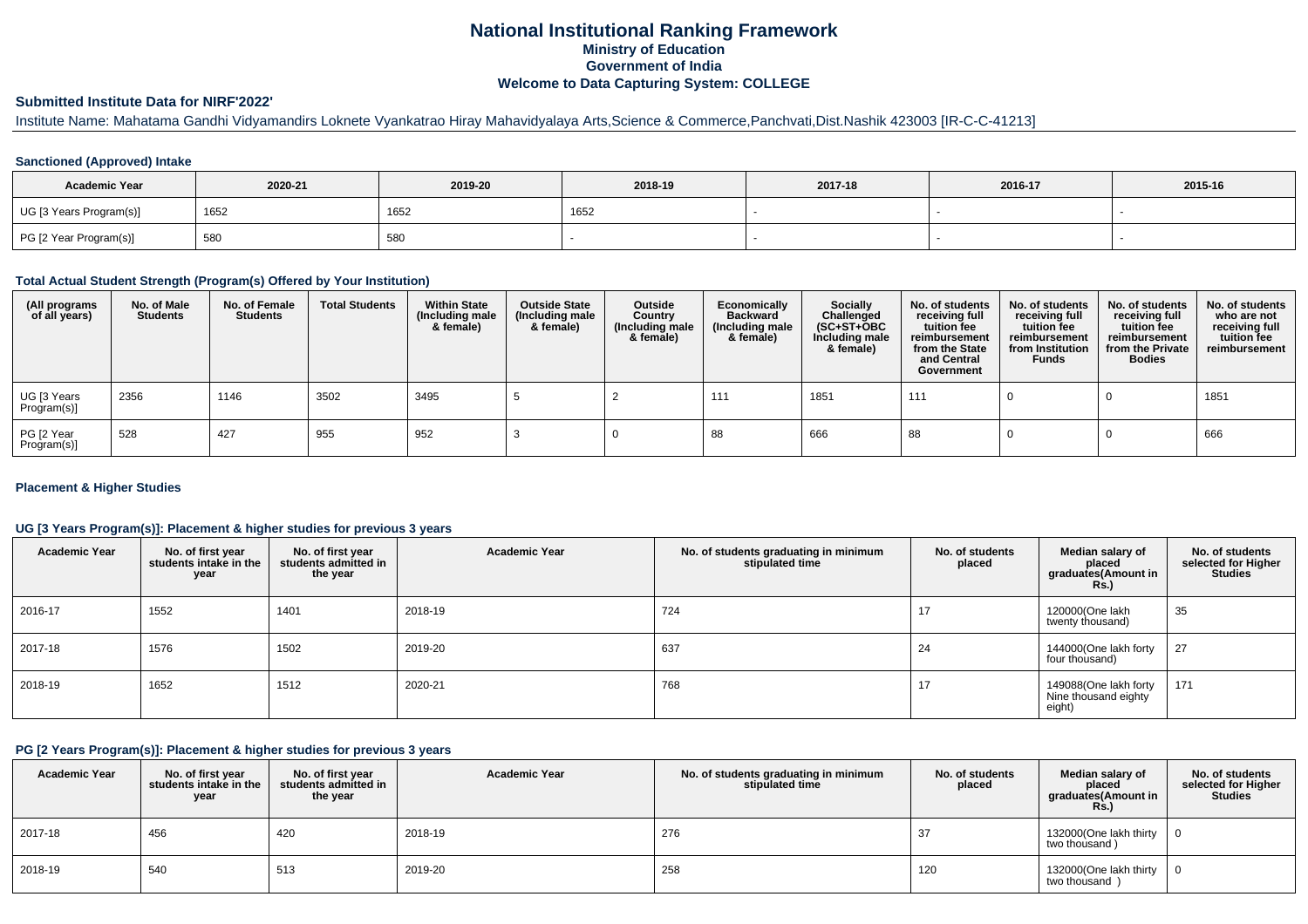| 2019-20 | 580 | 527<br>ັບບາ | 2020-21 | 350 |  | 186720(One lakh<br>the contract of the contract of the contract of<br>eighty six thousand<br>seven hundred twenty) |  |
|---------|-----|-------------|---------|-----|--|--------------------------------------------------------------------------------------------------------------------|--|
|---------|-----|-------------|---------|-----|--|--------------------------------------------------------------------------------------------------------------------|--|

## **Financial Resources: Utilised Amount for the Capital expenditure for previous 3 years**

| Academic Year                                                                                   | 2020-21                                                             | 2019-20                                                                                              | 2018-19                                                                    |  |  |
|-------------------------------------------------------------------------------------------------|---------------------------------------------------------------------|------------------------------------------------------------------------------------------------------|----------------------------------------------------------------------------|--|--|
|                                                                                                 | <b>Utilised Amount</b>                                              | <b>Utilised Amount</b>                                                                               | <b>Utilised Amount</b>                                                     |  |  |
|                                                                                                 |                                                                     | Annual Capital Expenditure on Academic Activities and Resources (excluding expenditure on buildings) |                                                                            |  |  |
| Library                                                                                         | 328654 (Three lakh twenty eight thousand six hundred fifty<br>four) | 111928 (One lakh eleven thousand nine hundred twenty eight)                                          | 254065 (Two lakh fifty four thousand sixty five)                           |  |  |
| New Equipment for Laboratories                                                                  | 0 (Zero)                                                            | 255497 (Two lakh fifty five thousand four hundred ninety<br>seven)                                   | 2823816 (Twenty eight lakh twenty three thousand eight<br>hundred sixteen) |  |  |
| Other expenditure on creation of Capital Assets (excluding<br>expenditure on Land and Building) | 0 (Zero)                                                            | 0 (Zero)                                                                                             | 0 (Zero)                                                                   |  |  |

## **Financial Resources: Utilised Amount for the Operational expenditure for previous 3 years**

| <b>Academic Year</b>                                                                                                                                                                           | 2020-21                                                                                       |                                                                                           | 2018-19                                                                |
|------------------------------------------------------------------------------------------------------------------------------------------------------------------------------------------------|-----------------------------------------------------------------------------------------------|-------------------------------------------------------------------------------------------|------------------------------------------------------------------------|
|                                                                                                                                                                                                | <b>Utilised Amount</b>                                                                        | <b>Utilised Amount</b>                                                                    | <b>Utilised Amount</b>                                                 |
|                                                                                                                                                                                                |                                                                                               | <b>Annual Operational Expenditure</b>                                                     |                                                                        |
| Salaries (Teaching and Non Teaching staff)                                                                                                                                                     | 134757248 (Thirteen crore fourty seven lakh fifty seven<br>thousand two hundred fourty eight) | 128876296 (Twelve crore eighty eight lakh seventy six<br>thousand two hundred ninety six) | 94088460 (Nine crore fourty lakh eight thousand four hundred<br>sixty) |
| Maintenance of Academic Infrastructure or consumables and<br>other running expenditures(excluding maintenance of hostels<br>and allied services, rent of the building, depreciation cost, etc) | 3021870 (Thirty lakh twenty one thousand eight hundred<br>seventy)                            | 2632802 (Twenty six lakh thirty two thousand eight hundred<br>two)                        | 3555039 (Thirty five lakh fifty five thousand thirty nine)             |
| Seminars/Conferences/Workshops                                                                                                                                                                 | 0 (Zero)                                                                                      | 79171 (Seventy nine thousand one hundred seventy one)                                     | 557711 (Five lakh fifty seven thousand seven hundred eleven)           |

## **PCS Facilities: Facilities of physically challenged students**

| 1. Do your institution buildings have Lifts/Ramps?                                                                                                         | Yes, more than 80% of the buildings |
|------------------------------------------------------------------------------------------------------------------------------------------------------------|-------------------------------------|
| 2. Do your institution have provision for walking aids, including wheelchairs and transportation from one building to another for<br>handicapped students? | Yes                                 |
| 3. Do your institution buildings have specially designed toilets for handicapped students?                                                                 | Yes, less than 40% of the buildings |

## **Faculty Details**

| Srno | Name                                | Age | Designation                | Gender | Qualification | <b>Experience (In</b><br>Months) | <b>Currently working</b><br>with institution? | <b>Joining Date</b> | <b>Leaving Date</b> | <b>Association type</b> |
|------|-------------------------------------|-----|----------------------------|--------|---------------|----------------------------------|-----------------------------------------------|---------------------|---------------------|-------------------------|
|      | Dr Vinit<br>Harishchandra<br>Rakibe | 44  | <b>Assistant Professor</b> | Male   | Ph.D          | 161                              | Yes                                           | 18-02-2008          | $-$                 | Regular                 |
|      | Dr Kapadnis Kailas<br>Haribhau      | 55  | Professor                  | Male   | Ph.D          | 396                              | Yes                                           | 16-07-2004          | $-$                 | Regular                 |
|      | Dr Pawar Thansing<br>Bhavsing       | 55  | Professor                  | Male   | Ph.D          | 394                              | Yes                                           | 19-08-2015          | $-$                 | Regular                 |
|      | Dr Chobe Santosh<br>Subhash         | 35  | <b>Assistant Professor</b> | Male   | Ph.D          | 97                               | Yes                                           | 24-09-2013          | $-$                 | Regular                 |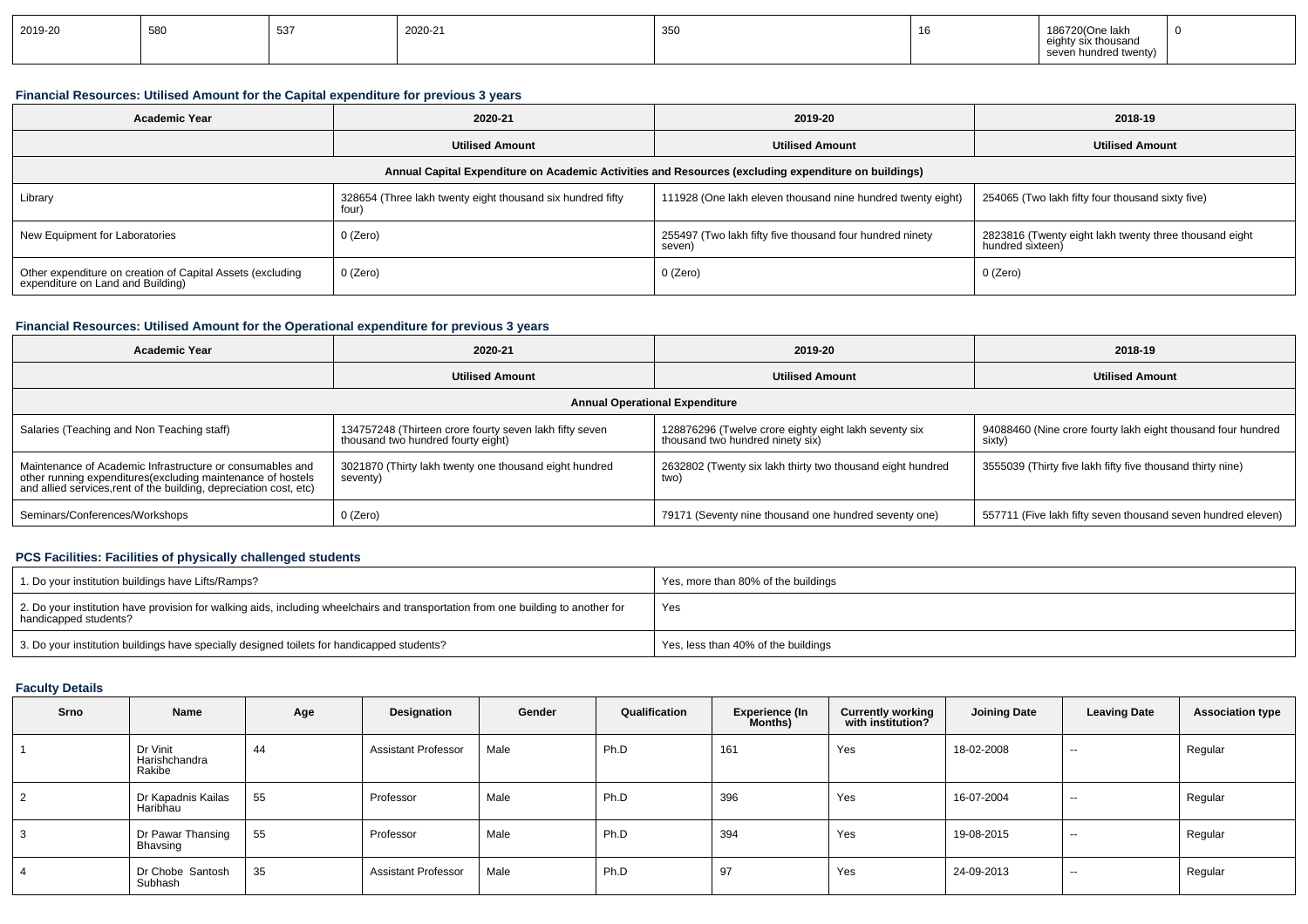| 5              | Prof Lad Upendra<br>Devendra             | 55 | Associate Professor                                 | Male   | M.Sc(Phy)  | 369 | Yes | 21-08-2019 | $\mathbf{u}$             | Regular |
|----------------|------------------------------------------|----|-----------------------------------------------------|--------|------------|-----|-----|------------|--------------------------|---------|
| 6              | Prof Patil Sunil<br>Jagannath            | 55 | Associate Professor                                 | Male   | M.Sc.      | 369 | Yes | 08-08-2019 | $\sim$                   | Regular |
| $\overline{7}$ | Dr Shinde Uglal<br>Pandit                | 56 | Professor                                           | Male   | M.Sc.      | 393 | Yes | 10-08-2018 | $\sim$                   | Regular |
| 8              | Prof Sadgir Nutan<br>Vitthal             | 35 | <b>Assistant Professor</b>                          | Female | <b>NET</b> | 146 | Yes | 02-08-2019 | $\sim$                   | Regular |
| 9              | Dr Patil Anita<br>Parashram              | 52 | <b>Assistant Professor</b>                          | Female | Ph.D       | 179 | Yes | 02-08-2019 | $\sim$                   | Regular |
| 10             | Dr Bhadane Ashok<br>Parashram            | 54 | Associate Professor                                 | Male   | Ph.D       | 347 | Yes | 01-09-2012 | $\sim$                   | Regular |
| 11             | Dr Manjarekar<br>Shrinath Dilip          | 36 | <b>Assistant Professor</b>                          | Male   | Ph.D       | 135 | Yes | 27-06-2016 | $\sim$                   | Regular |
| 12             | Dr Shisode<br>Shashikant<br>Bharatrao    | 54 | Professor                                           | Male   | Ph.D       | 347 | Yes | 22-06-2009 | $\overline{\phantom{a}}$ | Regular |
| 13             | Dr Pawar Nandu<br><b>Bhila</b>           | 59 | Professor                                           | Male   | Ph.D       | 382 | Yes | 21-10-2008 | $\mathbf{u}$             | Regular |
| 14             | Dr Dighavkar<br>Chandrakant<br>Govindrao | 57 | Dean / Principal /<br>Director / Vice<br>Chancellor | Male   | Ph.D       | 391 | No  | 03-10-2018 | 01-06-2021               | Regular |
| 15             | Dr Patil Sunil<br>Dagadu                 | 52 | Associate Professor                                 | Male   | Ph.D       | 358 | Yes | 10-08-2018 | $\mathbf{u}$             | Regular |
| 16             | Prof Patil Anil<br>Bhimrao               | 44 | <b>Assistant Professor</b>                          | Male   | <b>SET</b> | 94  | Yes | 12-07-2017 | $\sim$                   | Regular |
| 17             | Dr Pawar Santosh<br>Vasant               | 42 | Other                                               | Male   | Ph.D       | 179 | Yes | 19-08-2015 | $\mathbf{u}$             | Regular |
| 18             | Prof Vyalij Sambhaji<br>Pundlik          | 49 | Other                                               | Male   | M.LISc     | 179 | Yes | 09-03-2010 | --                       | Regular |
| 19             | Dr Bhardwaj Mrunal<br>Ashwin             | 50 | Professor                                           | Female | Ph.D       | 312 | Yes | 14-12-2005 | $\mathbf{u}$             | Regular |
| 20             | Dr Pingle Kiran<br>Namdeo                | 39 | <b>Assistant Professor</b>                          | Male   | Ph.D       | 197 | Yes | 01-12-2006 | $\overline{\phantom{a}}$ | Regular |
| 21             | Prof Surve Vidya<br>Fakira               | 42 | <b>Assistant Professor</b>                          | Female | <b>SET</b> | 110 | Yes | 02-08-2019 | $\mathbf{u}$             | Regular |
| 22             | Prof Nikam Kishor<br>Ramrao              | 41 | <b>Assistant Professor</b>                          | Male   | Ph.D       | 190 | Yes | 20-06-2014 | $\overline{\phantom{a}}$ | Regular |
| 23             | Dr Gadhe Narayan<br>Namdeo               | 55 | Professor                                           | Male   | Ph.D       | 312 | Yes | 12-07-2017 | $\overline{\phantom{a}}$ | Regular |
| 24             | Dr Patil Asha<br>Shivajirao              | 55 | <b>Assistant Professor</b>                          | Female | Ph.D       | 323 | Yes | 11-08-1994 | $\sim$                   | Regular |
| 25             | Dr Deore Rupali<br>Mansaram              | 39 | <b>Assistant Professor</b>                          | Female | Ph.D       | 59  | Yes | 28-06-2016 | ÷.                       | Regular |
| 26             | Dr Vyalij Pralhad<br>Yashwant            | 57 | Associate Professor                                 | Male   | Ph.D       | 369 | Yes | 22-06-2011 | $\sim$                   | Regular |
| $27\,$         | Prof Harkar Gautam<br>Umaji              | 57 | Associate Professor                                 | Male   | Ph.D       | 406 | Yes | 08-09-2008 | Ξ.                       | Regular |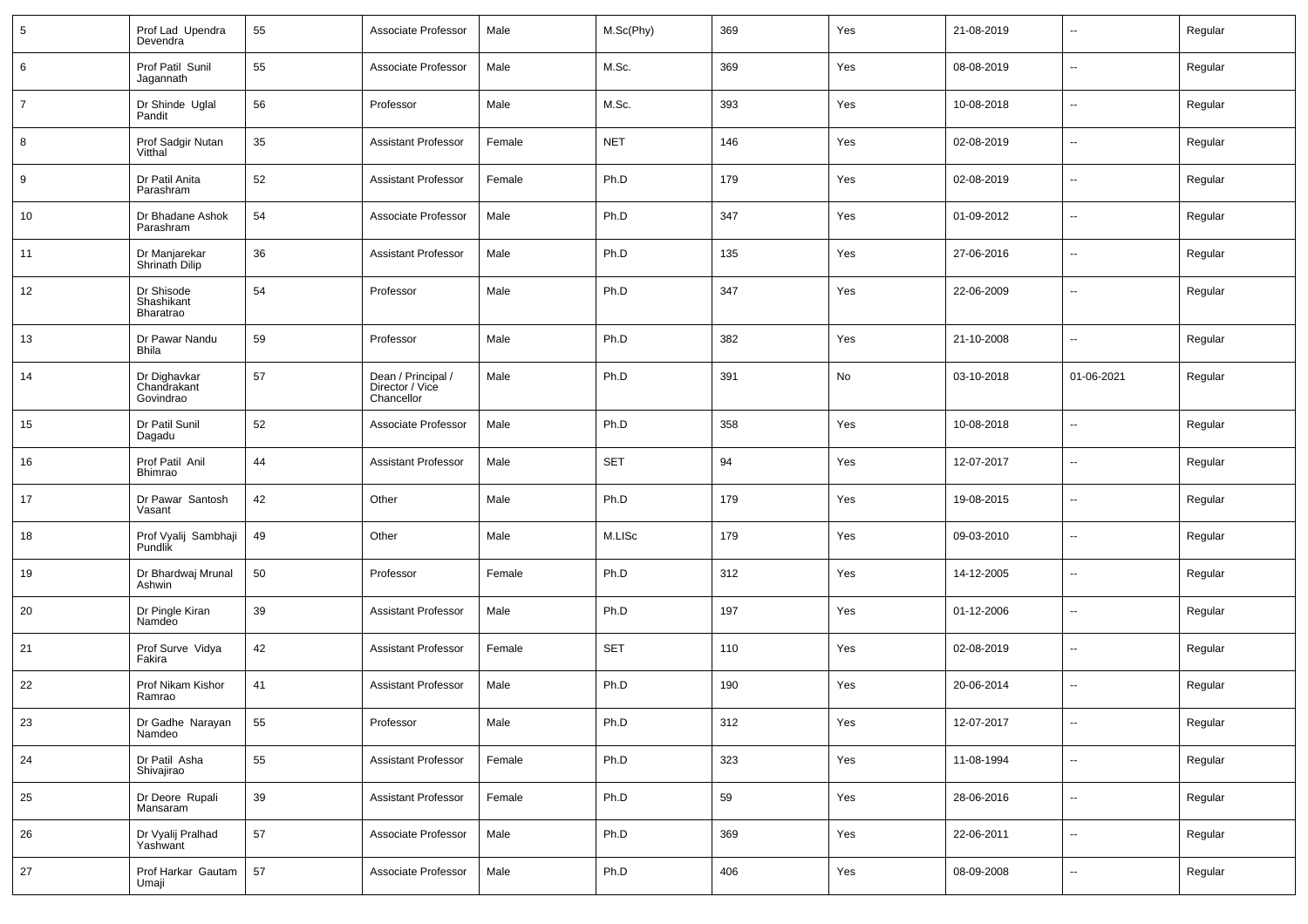| 28 | Dr Khairnar Sanjay<br>Dharmraj       | 60     | Associate Professor        | Male   | Ph.D                | 438 | No  | 01-12-2006 | 30-06-2021               | Regular             |
|----|--------------------------------------|--------|----------------------------|--------|---------------------|-----|-----|------------|--------------------------|---------------------|
| 29 | Dr Khairnar Kewal<br>Trymbak         | 59     | Associate Professor        | Male   | Ph.D                | 319 | Yes | 22-06-2009 | ⊶.                       | Regular             |
| 30 | Wagh Kunal Nimba                     | 53     | <b>Assistant Professor</b> | Male   | M. Phil             | 262 | Yes | 11-10-2017 | -−                       | Regular             |
| 31 | Dr Wagh Sandip<br>Ashok              | 42     | <b>Assistant Professor</b> | Male   | Ph.D                | 135 | Yes | 12-07-2017 | ⊷.                       | Regular             |
| 32 | Dr Hiray Yogita<br>Apoorva           | 38     | <b>Assistant Professor</b> | Female | Ph.D                | 167 | Yes | 01-09-2007 | $\overline{\phantom{a}}$ | Regular             |
| 33 | Dr Bhadane Rekha<br>Sanjay           | 55     | Associate Professor        | Female | Ph.D                | 371 | Yes | 09-03-2010 | $\overline{\phantom{a}}$ | Regular             |
| 34 | Dr Resham Bhalla                     | 55     | Associate Professor        | Female | Ph.D                | 334 | Yes | 15-09-1993 | $\sim$                   | Regular             |
| 35 | Prof Marakwar<br>Pragati Balajirao   | 42     | <b>Assistant Professor</b> | Female | Ph.D                | 117 | Yes | 10-10-2011 | --                       | Regular             |
| 36 | Smt Bhamre Kaveri<br>Bapurao         | 55     | Associate Professor        | Female | Ph.D                | 369 | Yes | 08-08-2007 | $\overline{\phantom{a}}$ | Regular             |
| 37 | Raut Lalit Vitthal                   | 31     | <b>Assistant Professor</b> | Male   | <b>NET</b>          | 48  | Yes | 01-07-2020 | ⊷.                       | Adhoc / Contractual |
| 38 | Dhonnar Sunil<br>Laxman              | 34     | <b>Assistant Professor</b> | Male   | <b>NET</b>          | 24  | Yes | 01-07-2020 | --                       | Adhoc / Contractual |
| 39 | Datrak Swapnil<br>Promod             | 31     | <b>Assistant Professor</b> | Male   | <b>SET</b>          | 48  | Yes | 01-07-2020 | --                       | Adhoc / Contractual |
| 40 | Thete Bhushan<br>Bapurao             | 28     | <b>Assistant Professor</b> | Male   | <b>SET</b>          | 24  | Yes | 01-07-2020 | -−                       | Adhoc / Contractual |
| 41 | Shewale Gorakh<br>Shivaji            | 33     | Assistant Professor        | Male   | <b>SET</b>          | 24  | Yes | 01-07-2020 | -−                       | Adhoc / Contractual |
| 42 | Ghate Kavita<br>Machhindra           | 33     | <b>Assistant Professor</b> | Female | <b>SET</b>          | 47  | Yes | 01-07-2020 | --                       | Adhoc / Contractual |
| 43 | <b>Tank Lalit</b><br>Gordhanbhai     | 34     | <b>Assistant Professor</b> | Male   | <b>NET</b>          | 84  | Yes | 01-07-2020 | -−                       | Adhoc / Contractual |
| 44 | Sabale Suresh<br>Ganpat              | 26     | Lecturer                   | Male   | <b>NET</b>          | 27  | Yes | 15-04-2019 | -−                       | Other               |
| 45 | Magar Sayali Shivaji                 | 24     | Lecturer                   | Female | <b>SET</b>          | 27  | Yes | 15-04-2019 | -−                       | Other               |
| 46 | Nikam Kalpana<br>Devidas             | 32     | Lecturer                   | Female | <b>SET</b>          | 30  | Yes | 08-01-2019 | ⊷.                       | Other               |
| 47 | Murkute Sitaram D                    | 33     | Lecturer                   | Male   | <b>SET</b>          | 23  | Yes | 01-08-2019 | ÷.                       | Other               |
| 48 | Peerzada<br>Sadiqueadi Nishat<br>Ali | $30\,$ | Lecturer                   | Male   | M.A                 | 23  | Yes | 01-08-2019 | $\overline{\phantom{a}}$ | Other               |
| 49 | Alhat Swapnil Satish                 | 36     | Lecturer                   | Male   | M.A                 | 23  | Yes | 01-08-2019 | ц.                       | Other               |
| 50 | Shinde Shital<br>Subhash             | $25\,$ | Lecturer                   | Female | M.Sc.(Microbiology) | 23  | Yes | 01-08-2019 | $\overline{\phantom{a}}$ | Other               |
| 51 | Tupe Umesh<br>Jagannath              | 31     | <b>Assistant Professor</b> | Male   | <b>SET</b>          | 24  | Yes | 01-07-2020 | $\overline{\phantom{a}}$ | Adhoc / Contractual |
| 52 | Batham Ruchika<br>Kailas             | 26     | Lecturer                   | Female | M.Sc.               | 23  | Yes | 01-08-2019 | $\overline{\phantom{a}}$ | Other               |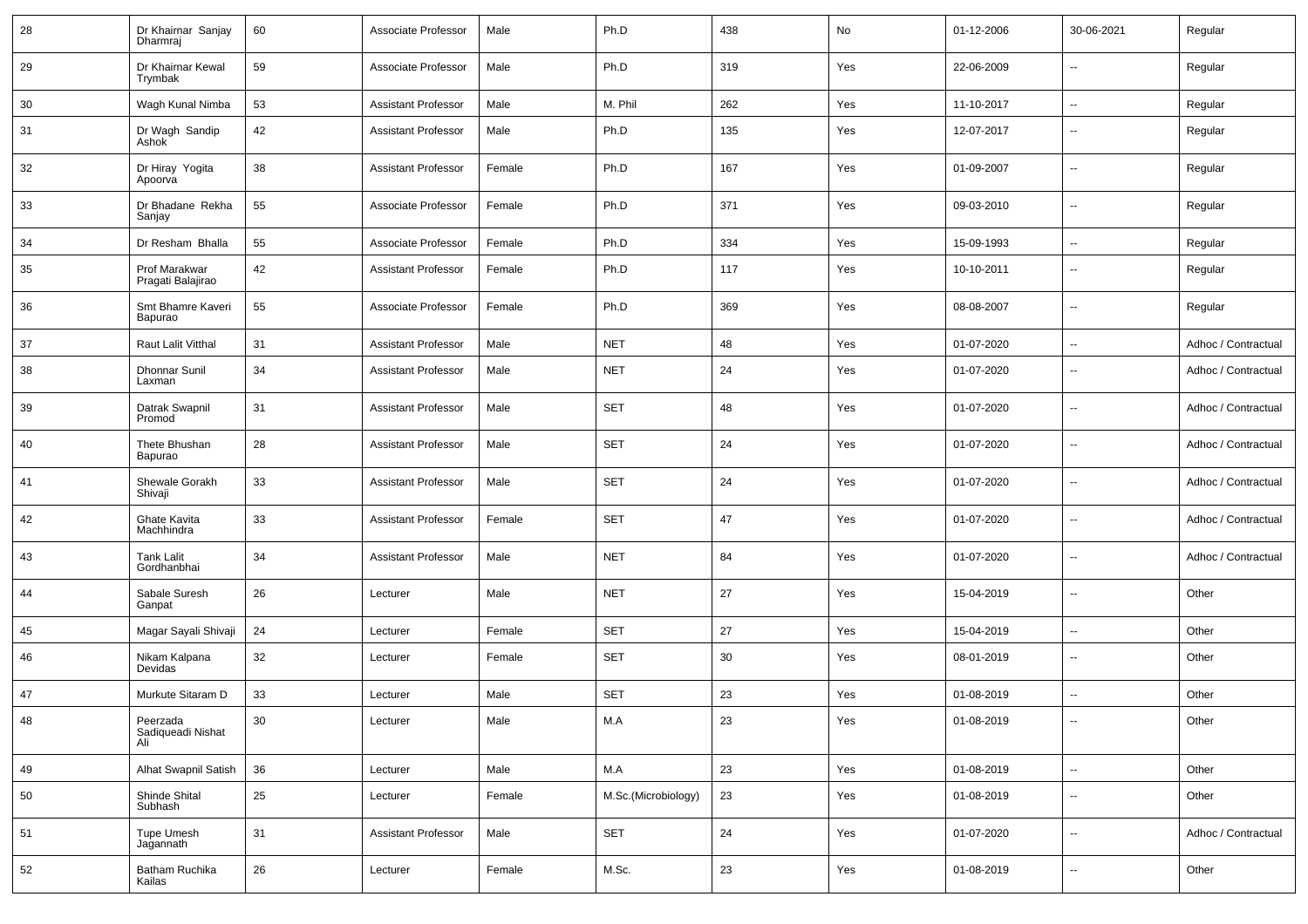| 53 | Kedare Aswini<br>Tukaram                     | 28     | Lecturer                   | Female | M.A         | 23     | Yes | 01-08-2019 | $\sim$                   | Other               |
|----|----------------------------------------------|--------|----------------------------|--------|-------------|--------|-----|------------|--------------------------|---------------------|
| 54 | Dr Rakesh<br>Vasantrao Patil                 | 43     | <b>Assistant Professor</b> | Male   | Ph.D        | 179    | Yes | 10-11-2020 | $\sim$                   | Regular             |
| 55 | Satish Arvind Ahire                          | 36     | <b>Assistant Professor</b> | Male   | M.Sc.       | 155    | Yes | 10-11-2020 | $\sim$                   | Regular             |
| 56 | Ajay Dadaji Patil                            | 46     | <b>Assistant Professor</b> | Male   | Ph.D        | 10     | Yes | 01-09-2020 | --                       | Adhoc / Contractual |
| 57 | Dr Hiray Ravindra<br>Pralhad                 | 51     | <b>Assistant Professor</b> | Male   | Ph.D        | 312    | No  | 10-08-2018 | 15-07-2021               | Regular             |
| 58 | Dr Ashutosh Vitthal<br>More                  | 38     | <b>Assistant Professor</b> | Male   | Ph.D        | 24     | Yes | 10-11-2020 | $\overline{\phantom{a}}$ | Regular             |
| 59 | Hiray Chandrakant<br>Narayan                 | 60     | Associate Professor        | Male   | M.COM       | 426    | No  | 01-03-2019 | 31-12-2021               | Other               |
| 60 | Salunke Aruna<br>Balasaheb                   | 25     | Lecturer                   | Female | <b>NET</b>  | 12     | Yes | 01-01-2020 | $\overline{\phantom{a}}$ | Other               |
| 61 | Shinde Vaishali<br>Pandurang                 | 30     | Lecturer                   | Female | M.Sc.       | 10     | Yes | 01-09-2020 | $\sim$                   | Other               |
| 62 | Jadhav Shital<br>Punjaram                    | 32     | Lecturer                   | Female | M.Sc.       | 10     | Yes | 01-09-2020 | $\overline{\phantom{a}}$ | Other               |
| 63 | Chaudhari Manisha<br>Ashok                   | 32     | Lecturer                   | Female | M.Sc.       | 10     | Yes | 01-09-2020 | $\sim$                   | Other               |
| 64 | Joshi Sayali<br>Prabhakar                    | 26     | Lecturer                   | Female | M.Sc.       | 10     | Yes | 01-09-2020 | $\overline{\phantom{a}}$ | Other               |
| 65 | Deshmukh Amruta<br>Sanjay                    | 36     | Lecturer                   | Female | M.Sc.       | 10     | Yes | 01-07-2020 | $\sim$                   | Other               |
| 66 | <b>BHADANE</b><br><b>HEMLATA</b><br>PRALHAD  | 47     | Lecturer                   | Female | M.Sc.       | 5      | Yes | 10-02-2021 | $\overline{\phantom{a}}$ | Other               |
| 67 | PARDESHI<br>ARCHANA<br><b>NANDLAL</b>        | 31     | Lecturer                   | Female | M.Sc.       | 10     | Yes | 01-09-2020 | --                       | Other               |
| 68 | GAIKWAD<br><b>DIGAMBAR</b><br><b>KRISHNA</b> | 24     | Lecturer                   | Male   | M.Sc.       | 6      | Yes | 01-01-2021 | $\sim$                   | Other               |
| 69 | NIKAM KALYANI<br><b>SUBHASH</b>              | 24     | Lecturer                   | Female | M.Sc.       | 30     | Yes | 08-01-2019 | $\sim$                   | Other               |
| 70 | SABALE NILESH<br><b>WAMAN</b>                | 37     | Lecturer                   | Male   | M.Sc.       | 38     | Yes | 02-11-2020 | $\sim$                   | Other               |
| 71 | SANAP CHETAN<br>SHARAD                       | 28     | Lecturer                   | Male   | M.Sc.       | $38\,$ | Yes | 02-11-2020 |                          | Other               |
| 72 | ZOPE AISHWARYA<br>AVINASH                    | 29     | Lecturer                   | Female | M.Sc.       | 10     | Yes | 01-09-2020 | $\sim$                   | Other               |
| 73 | YEOLE SANGITA<br><b>KASHINATH</b>            | 48     | Lecturer                   | Female | M. Phil     | 18     | Yes | 09-01-2020 | $\sim$                   | Other               |
| 74 | Dr YOGESH<br>DEVIDAS<br>WANKHEDE             | 48     | Lecturer                   | Male   | Ph.D        | 10     | Yes | 01-09-2020 | $\sim$                   | Other               |
| 75 | WAGH PRAMOD<br><b>DATTATRAY</b>              | $35\,$ | Lecturer                   | Male   | ${\sf M.A}$ | 8      | Yes | 02-11-2020 | $\sim$                   | Other               |